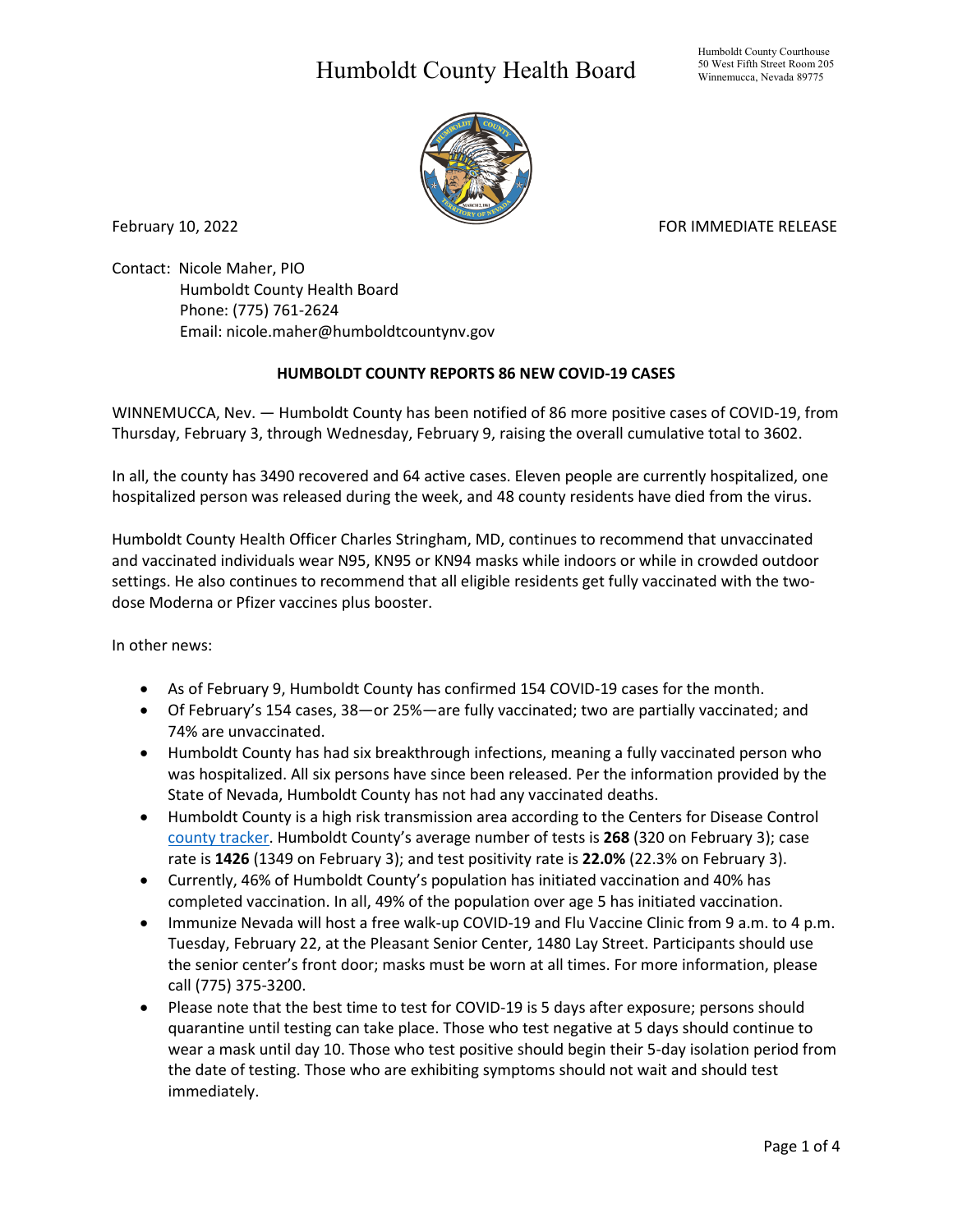- Humboldt General Hospital has a COVID-19 medical provider on staff that is available to meet with those seeking to prevent COVID, those who have tested positive for the virus, and those who continue to experience the lingering effects of COVID illness. To make an appointment, please call (775) 623-5222, ext. 1379. The clinic is located at 51 E. Haskell Street in the building adjacent to the drive-through COVID-19 screening clinic.
- Pfizer vaccines for 5- to 11-year-old children have been approved and are now available through Humboldt County Community Health. Please call (775) 623-6575 to make an appointment.
- Booster doses of the COVID-19 vaccine are now available for all populations age 12 and older. Recipients of the two-dose Moderna and Pfizer vaccines should receive a booster six months or five months (respectively) following their second shot; recipients of the single-dose Johnson & Johnson vaccine should receive a booster two months following their vaccination.

| Case # | <b>Gender</b> | <b>Age Range</b> | <b>Contact</b>      | <b>Status</b>       |
|--------|---------------|------------------|---------------------|---------------------|
| 3517   | Woman         | 80s              | Under investigation | Recovered           |
| 3518   | Woman         | 20s              | Under investigation | Recovered           |
| 3519   | Woman         | 40s              | Under investigation | Recovered           |
| 3520   | Man           | 30 <sub>s</sub>  | Under investigation | Recovered           |
| 3521   | Man           | 40s              | Under investigation | Recovered           |
| 3522   | Female        | Child            | Under investigation | Recovered           |
| 3523   | Woman         | 30 <sub>s</sub>  | Under investigation | Recovered           |
| 3524   | Woman         | 30 <sub>s</sub>  | Under investigation | Recovered           |
| 3525   | Woman         | 30 <sub>s</sub>  | Under investigation | Recovered           |
| 3526   | Man           | 20s              | Under investigation | Recovered           |
| 3527   | Man           | 20s              | Under investigation | Recovered           |
| 3528   | Man           | 70s              | Under investigation | Recovered           |
| 3529   | Woman         | 20s              | Under investigation | Recovered           |
| 3530   | Woman         | 70s              | Under investigation | <b>Hospitalized</b> |
| 3531   | Woman         | 50s              | Under investigation | Hospitalized        |
| 3532   | Woman         | 50s              | Under investigation | Recovered           |
| 3533   | Woman         | 60s              | Under investigation | Recovered           |
| 3534   | Woman         | 60s              | Under investigation | Recovered           |
| 3535   | Woman         | 20s              | Under investigation | Recovered           |
| 3536   | Woman         | 30 <sub>s</sub>  | Under investigation | Recovered           |
| 3537   | Man           | 20s              | Under investigation | Recovered           |
| 3538   | Female        | Teen             | Under investigation | Recovered           |
| 3539   | Woman         | 20s              | Under investigation | Recovered           |
| 3540   | Woman         | 20s              | Under investigation | Recovered           |
| 3541   | Woman         | 50s              | Under investigation | Recovered           |
| 3542   | Male          | Child            | Under investigation | Recovered           |
| 3543   | Woman         | 40s              | Under investigation | Recovered           |
| 3544   | Man           | 40s              | Under investigation | Recovered           |
| 3545   | Woman         | 60s              | Under investigation | Recovered           |
| 3546   | Woman         | 40s              | Under investigation | Recovered           |
| 3547   | Man           | 30s              | Under investigation | Recovered           |

Brief summary information of Humboldt County's latest cases follows: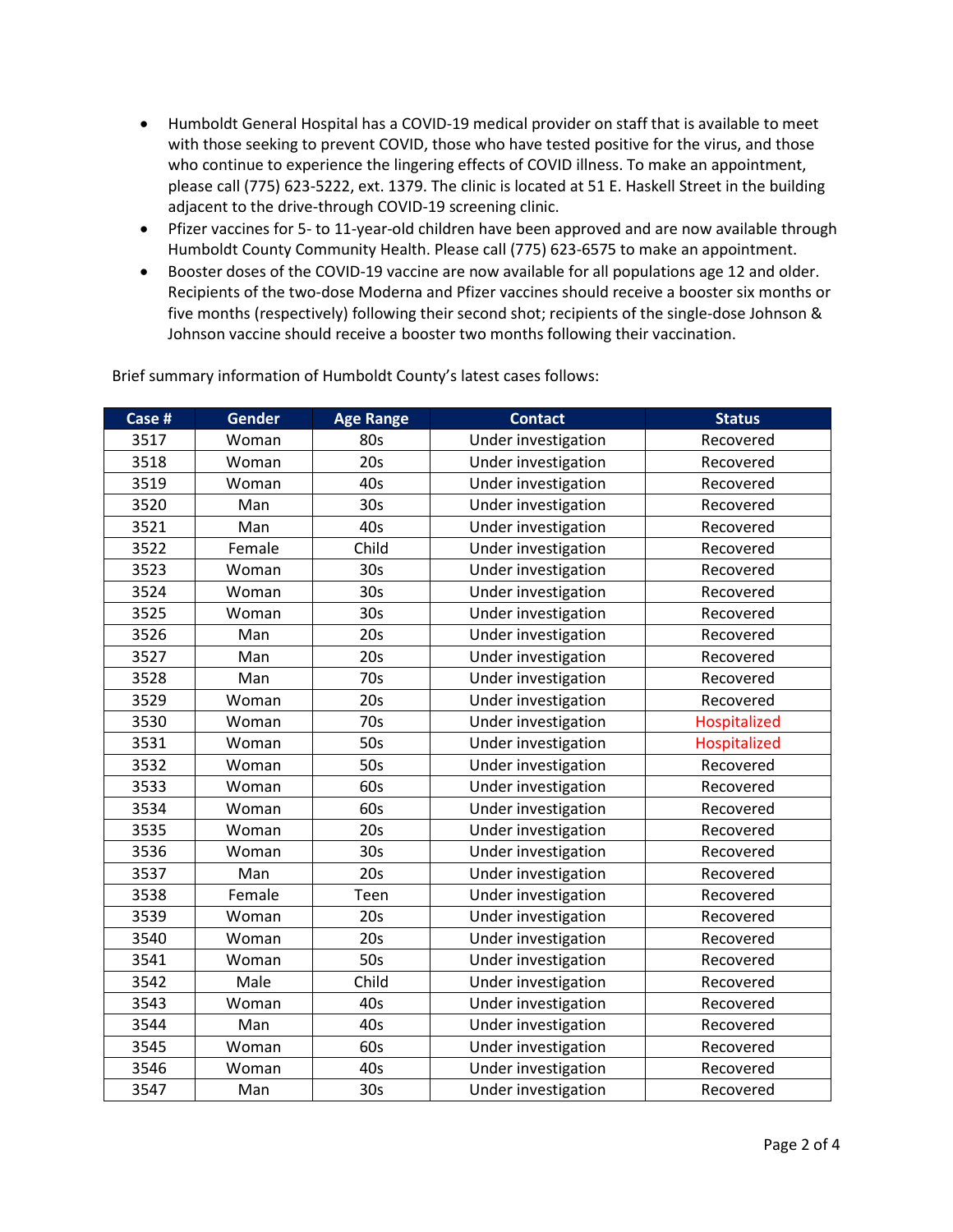| Case # | Gender | <b>Age Range</b> | <b>Contact</b>      | <b>Status</b>  |
|--------|--------|------------------|---------------------|----------------|
| 3548   | Woman  | 30s              | Under investigation | Recovered      |
| 3549   | Woman  | 60s              | Under investigation | Recovered      |
| 3550   | Woman  | 50s              | Under investigation | Recovered      |
| 3551   | Woman  | 80s              | Under investigation | Hospitalized   |
| 3552   | Woman  | 70s              | Under investigation | Recovered      |
| 3553   | Man    | 20s              | Under investigation | Recovered      |
| 3554   | Woman  | 30 <sub>s</sub>  | Under investigation | Self-isolating |
| 3555   | Man    | 60s              | Under investigation | Recovered      |
| 3556   | Male   | Teen             | Under investigation | Recovered      |
| 3557   | Female | Teen             | Under investigation | Recovered      |
| 3558   | Woman  | 50s              | Under investigation | Recovered      |
| 3559   | Man    | 60s              | Under investigation | Recovered      |
| 3560   | Male   | Child            | Under investigation | Self-isolating |
| 3561   | Woman  | 40s              | Under investigation | Recovered      |
| 3562   | Woman  | 50s              | Under investigation | Recovered      |
| 3563   | Female | Child            | Under investigation | Recovered      |
| 3564   | Man    | 20s              | Under investigation | Recovered      |
| 3565   | Woman  | 20s              | Under investigation | Recovered      |
| 3566   | Man    | 70s              | Under investigation | Recovered      |
| 3567   | Female | Teen             | Under investigation | Self-isolating |
| 3568   | Woman  | 80s              | Under investigation | Recovered      |
| 3569   | Woman  | 60s              | Under investigation | Recovered      |
| 3570   | Man    | 20s              | Under investigation | Recovered      |
| 3571   | Woman  | 40s              | Under investigation | Self-isolating |
| 3572   | Woman  | 40s              | Under investigation | Self-isolating |
| 3573   | Man    | 40s              | Under investigation | Self-isolating |
| 3574   | Man    | 80s              | Under investigation | Self-isolating |
| 3575   | Woman  | 40s              | Under investigation | Recovered      |
| 3576   | Woman  | 20s              | Under investigation | Self-isolating |
| 3577   | Man    | 40s              | Under investigation | Self-isolating |
| 3578   | Man    | 50s              | Under investigation | Self-isolating |
| 3579   | Female | Child            | Under investigation | Self-isolating |
| 3580   | Woman  | 20s              | Under investigation | Hospitalized   |
| 3581   | Woman  | 60s              | Under investigation | Self-isolating |
| 3582   | Male   | Teen             | Under investigation | Recovered      |
| 3583   | Man    | 30s              | Under investigation | Self-isolating |
| 3584   | Woman  | 20s              | Under investigation | Self-isolating |
| 3585   | Woman  | 40s              | Under investigation | Self-isolating |
| 3586   | Male   | Child            | Under investigation | Self-isolating |
| 3587   | Man    | 80s              | Under investigation | Self-isolating |
| 3588   | Man    | 40s              | Under investigation | Self-isolating |
| 3589   | Male   | Child            | Under investigation | Self-isolating |
| 3590   | Female | Teen             | Under investigation | Self-isolating |
| 3591   | Man    | 80s              | Under investigation | Self-isolating |
| 3592   | Man    | 20s              | Under investigation | Self-isolating |